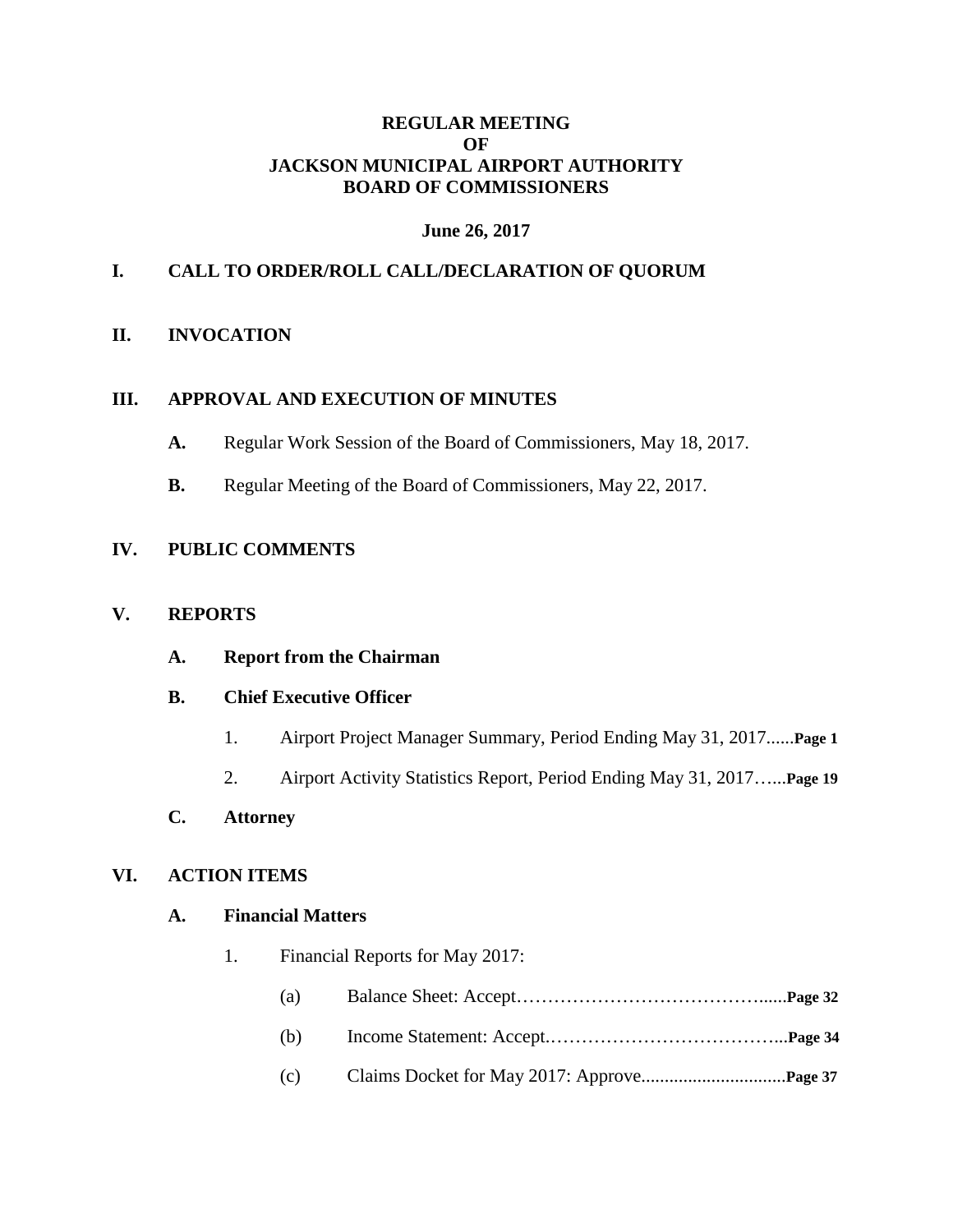| 3.                              | Budget Amendment for FY17, JMAA: Authority to Amend the FY17 |
|---------------------------------|--------------------------------------------------------------|
| <b>B.</b> Construction Projects |                                                              |

- 1. Roof Fall Protection (West Concourse), JAN: Authority to Advertise for Bids and Approval of the Total Project Budget..........……................**Page 46**
- 2. Airport Security and Access Control Systems Improvements, JAN: Authority to Award Construction Contract (Johnson Controls)…….**Page 49**
- 3. Upper Roadway Vehicular Bridge, JAN: Authority to Award Professional Services Contract, JAN: (Neel-Schaffer)……………………………**Page 54**
- 4. Rehabilitation of Taxiway Alpha, Phase 2, JAN: Authority to Reject Bids and Re-Advertise the Project for Bid with a Modified Scope………**Page 59**

## **C. Procurements**

## **D. Service Agreements**

- 1. Lawn and Landscaping Maintenance, JAN: Authority to Enter into a Service Agreement (Mississippi Yard Barber, LLC)……………….**Page 62**
- 2. Queue Monitoring Solution, JAN: Authority to Execute an Agreement (Infax, Inc.)………………………………………………………….**Page 66**

## **E. Grants**

## **F. Other Matters**

| 1. | Ground Lease Agreement, JAN: Authorize Execution of Ground Lease<br>Agreement (State of Mississippi Department of Finance and<br>Administration – Office of Air Transport Services (OATS)Page 70 |
|----|--------------------------------------------------------------------------------------------------------------------------------------------------------------------------------------------------|
| 2. | Lease Agreement, JAN: Authorize Execution of Lease Agreement                                                                                                                                     |
| 3. | Federal Legislative Consulting Services, JAN: Authorize Execution of a<br>Professional Services Agreement (The Signal Group Consulting,                                                          |

LLC)…………………………………………………………………**Page 73**